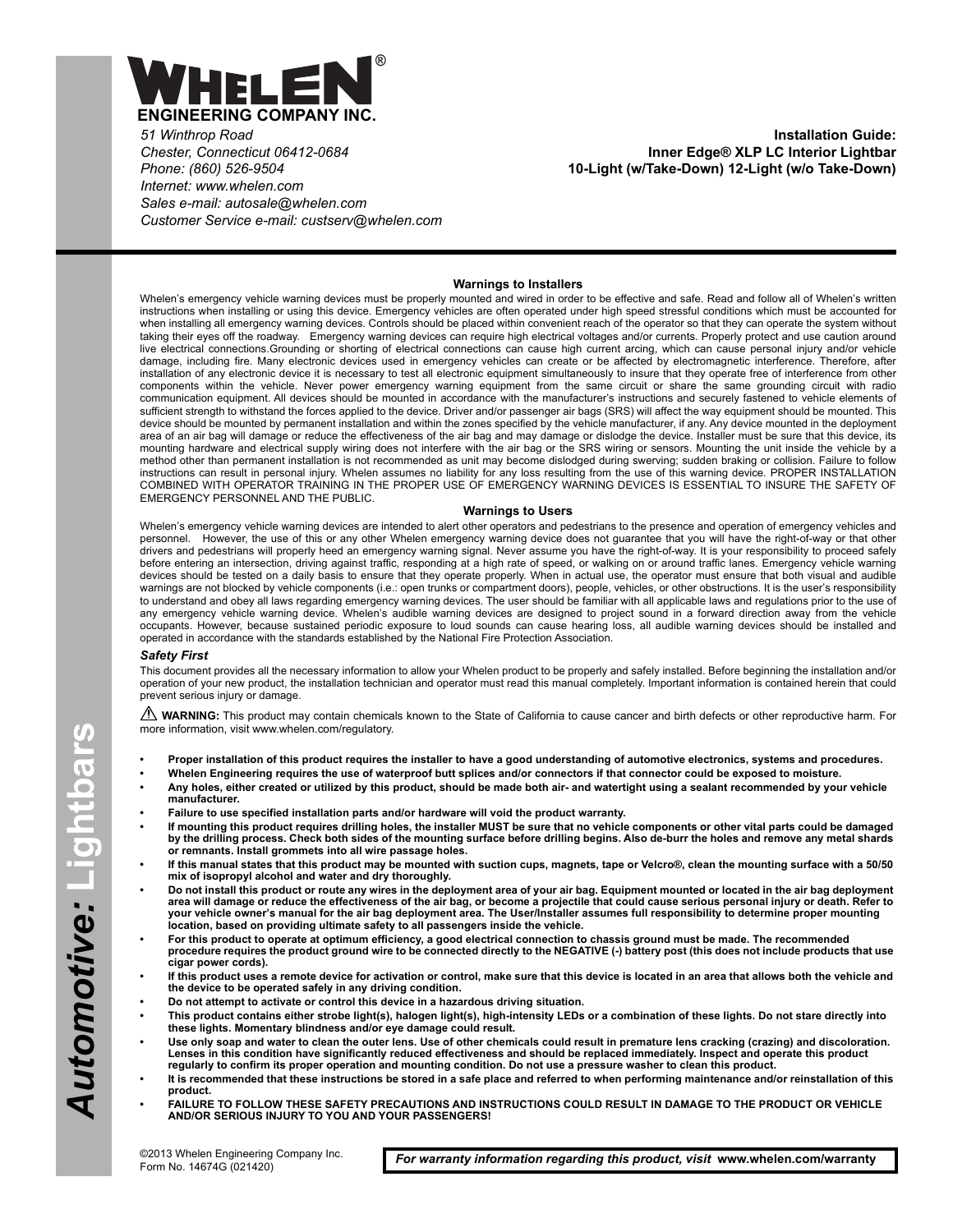**IMPORTANT! The lightbar should be located a minimum of 16" from any radio antennas!**

### *Installation:*

**Note: When routing wires, it is important to choose a path that will keep the wires away from excessive heat or any vehicle equipment that could compromise the integrity of the wires (ex. trunk lids, door jams, etc.)**



- 1. Using a screwdriver, loosen (*do not remove*) the three screws securing the passenger-side *visor swivel* bracket to the vehicle (See reference to retainer in Figure 1 for Silverado and Tahoe)
- 2. Remove the screws securing the *visor clip* to the vehicle. Remove and retain the clip and all hardware.
- 3. Secure the bracket to the Inner Edge housing using the hardware provided.
- 4. Position the keyed opening of the mounting bracket directly under the mounting location for the *visor clip*. With the bracket in position, remount the *visor clip* in its original location using the original hardware (Fig. 1).
- 5. Firmly tighten any hardware loosened in this procedure.
- 6. Repeat this procedure for the driver-side assembly.
- 7. When properly mounted, the rubber seal will be in full contact with the vehicle windshield and roof. This is to prevent light output from entering the passenger compartment. When this has been achieved, tighten mounting hardware firmly to maintain contact (Fig. 1).



8. Route the lightbar cable down the vehicle A-pillar to your control head.

9. Make all wiring connections using the information in the wiring diagram.

#### *Wiring:*

**WARNING! All customer supplied wires that connect to the positive terminal of the battery must be sized to supply at least 125% of the maximum operating current and FUSED at the battery to carry that load. DO NOT USE CIRCUIT BREAKERS WITH THIS PRODUCT!**

#### *Operation:*

**This lightbar is powered and controlled by an 8-conductor cable exiting the lightbar. The functions listed here may not be present in all lightbars.**

#### **WHT/GRN (Scan-Lock™)**

**The WHT/GRN wire allows you to choose from the available flash patterns. First you must activate the lighthead(s) you wish to change:** 

**TO CYCLE THROUGH ALL PATTERNS:** *To cycle forward* apply +12 VDC to the WHT/GRN wire for less than 1 second and release. *to cycle backward* apply +12 VDC to the WHT/GRN wire for more than 1 second and release.

**TO SET A PATTERN AS DEFAULT:** When the pattern is displayed, allow it to run for over 5 seconds. The lighthead will now display this pattern when active.

**TO RESET TO THE FACTORY DEFAULT PATTERN:** Turn off power and apply +12 VDC to the WHT/GRN wire while turning power on.

*A normally open momentary switch is best used for Scan-Lock operation.*

### **BLU (Flash 1)**

Apply +12 VDC to BLU wire to activate warning lights. Fuse wire @ 1 Amp.

#### **BRN (Hi/Low Power)**

The low power feature allows you to step the lightbar down to run in low power for night time use. Fuse this wire @ 1 Amp. An SPST switch can be used to control Hi/Low power. **To activate Low power operation:** Apply +12 VDC to the BRN wire. **To restore regular power:** Remove voltage from the BRN wire.

#### **WHT/BLK (Take-Down)**

Apply +12 VDC to the WHT/BLK wire to activate take-down. Fuse this wire @ 1 Amp. **NOTE: Not used with 12 Light models.**

#### **WHT/ORG (Flashing Take-Down)**

Apply +12VDC to the WHT/ORG wire to activate flashing take-down mode. Fuse this wire @ 1 Amp. Note: The WHT/BLK wire overrides this display. **NOTE: Not used with 12 Light models.**

#### **ORG (California Steady)**

Apply +12 VDC to the ORG wire to activate lightheads using the California Steady pattern table. Refer to the artwork on the following page for lighthead identification. Fuse this wire @ 1 Amp.

| <b>Available Flash Patterns:</b>        | 14. SingleFlash 90 Alternating   | 28. PingPong™ Alternating      |
|-----------------------------------------|----------------------------------|--------------------------------|
| 1. ActionScan™                          | 15. SingleFlash 90 Multi.        | 29. PingPong™ Multi.           |
| 2. SignalAlert™ 75 Alternating          | 16. SingleFlash 120 Alternating  | 30. FlimFlam Alternating       |
| 3. SignalAlert™ 75 Multi.               | 17. SingleFlash 120 Multi.       | 31. Flim Flam Multi.           |
| 4. CometFlash® 75 Alternating           | 18. 'SingleFlash 240 Alternating | 32. ModuFlash™ Alternating     |
| 5. CometFlash® 75 Multi.                | 19. SingleFlash 240 Multi.       | 33. ModuFlash™ Multi           |
| 6. DoubleFlash 75 Alternating           | 20. DoubleFlash 120 Alternating  | 34. Cylon 1                    |
| 7. DoubleFlash 75 Multi.                | 21. DoubleFlash120 Multi.        | 35. Cylon 2                    |
| 8. SingleFlash 75 Alternating           | 22. ActionFlash™ 75 Alt.         | 36. Cylon Chaser               |
| 9. SingleFlash 75 Multi.                | 23. ActionFlash™ 75 Multi.       | 37. Eyeballs Sync              |
| 10. LongBurst™ 75 Alternating           | 24. ActionFlash™ 150 Alt.        | 38. Eyeballs In/Out            |
| 11. LongBurst™ 75 Multi.                | 25. ActionFlash™ 150 Multi.      | 39.2 Eyeballs In/Out           |
| 12. SingleFlash 60 Alternating          | 26. MicroBurst™ Alternating      | 40. Eyeballs Crazy             |
| 13. SingleFlash 60 Multi.               | 27. MicroBurst™ Multi.           |                                |
| <b>California Steady Pattern Table:</b> | 6.                               | D6 (12-Light Models Only)      |
| #<br><b>Active Lightheads</b>           | 7.                               | D1 + P1                        |
| 1.<br>D1                                | 8.                               | D2 + P2                        |
| D2<br>2.                                | 9.<br>10.                        | D3 + P3<br>D4 + P4             |
| 3.<br>D3                                | 11.                              | D5 + P5                        |
| D4<br>4.<br>5.<br>D5                    | 12.                              | D6 + P6 (12-Light Models Only) |
|                                         |                                  |                                |

### IMPORTANT WARNING!

CAUTION! DO NOT LOOK DIRECTLY AT THESE LED'S WHILE THEY ARE ON. MOMENTARY BLINDNESS AND/OR EYE DAMAGE COULD RESULT!

**IMPORTANT! Before returning this vehicle to active service, visually confirm the proper operation of this product, as well as all vehicle components/equipment.**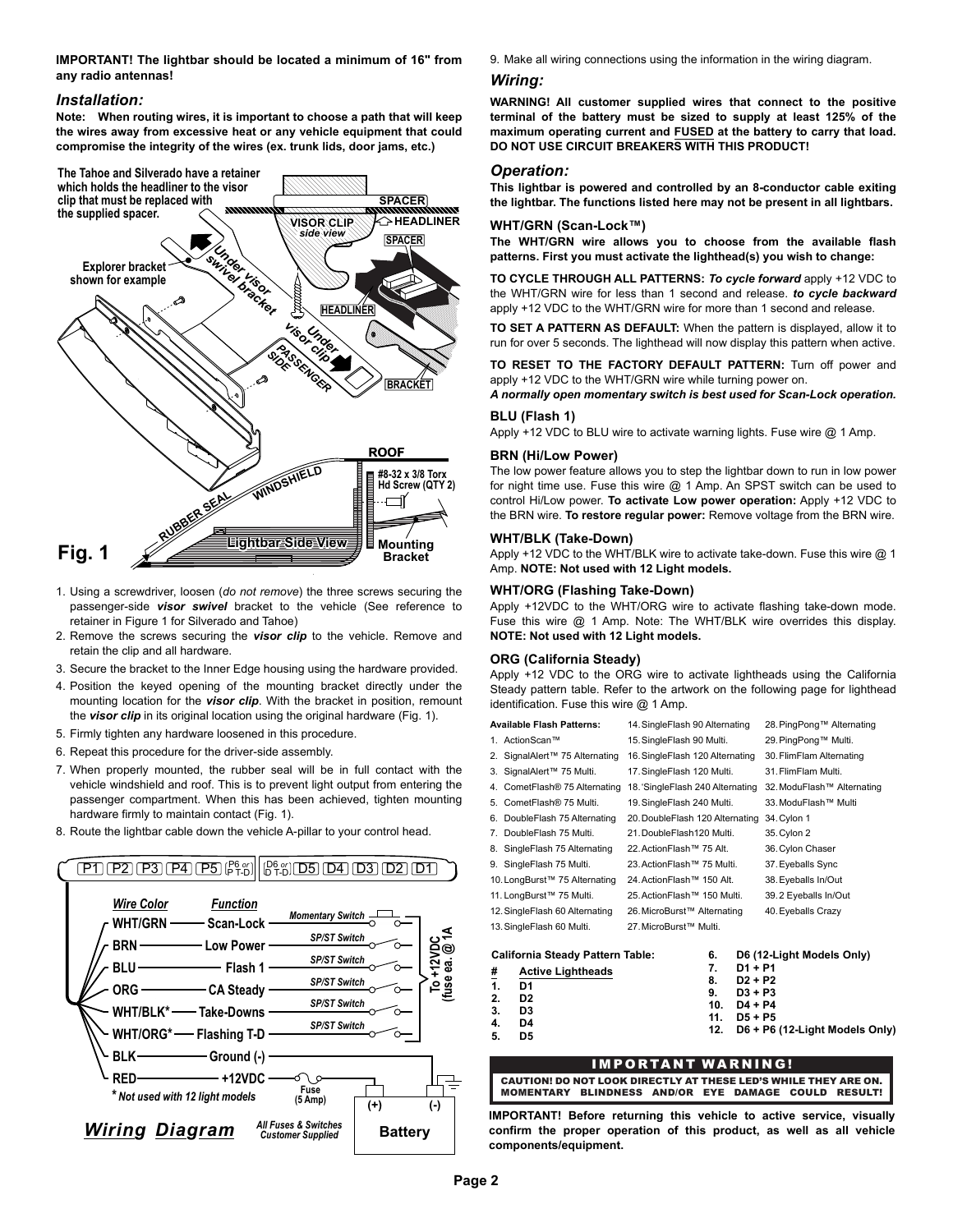# *Installation 2019 - 2020 Dodge Ram 1500: Inner Edge XLP*



- 1. Remove the vehicle Visor Clips. The bracket will sit under these clips after mounting (Fig. 1).
- 2. Mount the bracket to the light array as shown so the mounting hardware sits at the top of the mounting slot on the bracket (Fig. 2). Tighten hardware firmly.
- 3. Replace the vehicle clip mounting screw near the rear view mirror with the supplied 8 X 1" Phillips Pan Head Sheet Metal

Screw (Fig. 1). Loosely mount the bracket to the vehicle then pull the bracket as far back from the windshield as it goes (Fig. 3). With the bracket in place tighten the mounting hardware.

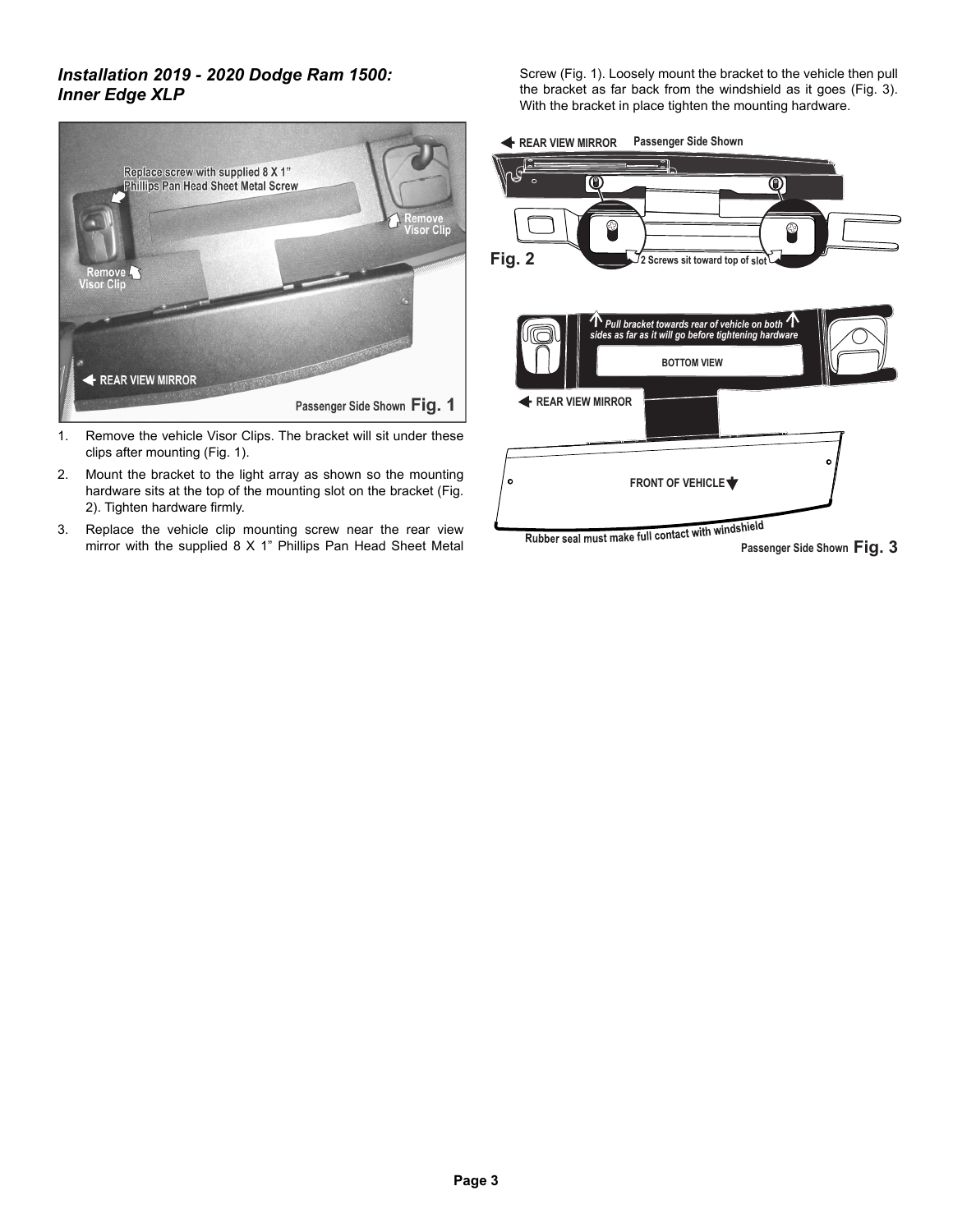|    |    | <b>QTY QTY ITEM</b> | <b>PART NUMBER</b> | <b>DESCRIPTION</b>                                   |
|----|----|---------------------|--------------------|------------------------------------------------------|
|    | ¥. |                     | 01-0687417-3       | INNER EDGE XLP. LOW CURRENT 10 LT W/TD               |
| ¥  |    |                     | 01-0687417-4       | INNER EDGE XLP. LOW CURRENT 12 LT WO/TD              |
| 4  | 4  | 2                   | 14-08228C-06D      | SCREW, 4 - 40 X 1/4" PHILLIPS PAN HEAD MACHINE SCREW |
| 26 | 26 | 3                   | 14-040216-04H      | SCREW, 4-40 X 1/4 PPHMS 410SS BLACK PASSIVATE        |
| 1  |    | 4                   | 39-1M17672-08      | HOUSING, PLUG 8 POS 18 AWG SL-156 W/ LOCKING RAMP    |
| 1  | 1  | 5                   | 46-0743403-00      | ASS'Y, CABLE 9/C 18 GA TPR 20' SL-156 SCKTS ONE END  |
| 1  | 1  | 6                   | 26-0215001-06      | TY WRAP. 6" BLACK                                    |
|    | 1  |                     | 01-026E492-00      | SUB ASSY, LC I/O INNER-EDGE XLP                      |
|    |    | 8                   | 46-076E495-00      | ASSY, HARNESS PASSENGER INNER EDGE XLP               |

|                |                | 9  | 46-076E495-01 | ASSY, HARNESS DRIVER INNER EDGE XLP                         |
|----------------|----------------|----|---------------|-------------------------------------------------------------|
| $\overline{2}$ | $\overline{2}$ | 10 | 38-0546827-14 | TRIM. SEAL HOUSING/WINDSHIELD 13.600" LENGTH INNER EDGE XLP |
| 1              | 1              | 11 | 10-056E563-30 | LABEL, WHELEN LOGO, 2.75" GREY                              |
| 1              | 1              | 12 | 10-056E501-   | LABEL. INNER EDGE XLP. M/N P/N                              |
| $\bullet$ .    | 2              | 13 | 01-026E488-31 | SUB ASSY. TAKE DOWN WHITE INNER-EDGE XLP                    |
|                | $A/R$ $A/R$    | 14 | 01-026E488-10 | SUB ASSY, WARNING AMB INNER-EDGE XLP                        |
|                | $A/R$ $A/R$    | 15 | 01-026E488-20 | SUB ASSY, WARNING BLU INNER-EDGE XLP                        |
|                | $A/R$ $A/R$    | 16 | 01-026E488-30 | SUB ASSY, WARNING WHT INNER-EDGE XLP                        |
|                | $A/R$ $A/R$    | 17 | 01-026E488-40 | SUB ASSY, WARNING GRN INNER-EDGE XLP                        |
|                | $AVR$ $AVR$    | 18 | 01-026E488-50 | SUB ASSY, WARNING RED INNER-EDGE XLP                        |



# **2013 - CAPRICE PPV**

|                | <b>QTY TEM</b> | <b>PART NUMBER</b> | <b>DESCRIPTION</b>                                  |
|----------------|----------------|--------------------|-----------------------------------------------------|
|                |                | 01-0687417-9       | FINAL. INNER EDGE XLP. 10/12 LIGHT                  |
|                | А              | 11-36E494-107      | BASE, HOUSING DRVR 12 CAPRICE INNER EDGE XLP BLACK  |
|                | в              | 11-36E494-007      | BASE, HOUSING PASS 12 CAPRICE INNER EDGE XLP BLACK  |
|                | C              | 11-26E493-107      | COVER. TOP DRVR 12 CAPRICE INNER EDGE XLP BLACK     |
|                | D              | 11-26E493-007      | COVER. TOP PASS 12 CAPRICE INNER EDGE XLP BLACK     |
| 1              | Е              | 07-287419-123      | BRACKET. VISOR MT DRVR CAPRICE INNER EDGE XLP BLACK |
|                | F              | 07-287419-023      | BRACKET. VISOR MT PASS CAPRICE INNER EDGE XLP BLACK |
| 4              | G              | 14-08228C-06D      | SCREW, 8-32 X 3/8" PAN TORX HD ROLOK SS BLACK OXIDE |
| $\overline{2}$ | н              | 15-10141B-162      | SCREW. 10 X 1" PPH SMS TYPE A SS BLACK OXIDE        |

## **2014 - TAHOE/SUBURBAN/ALL PICKUPS**

|   | <b>ITEM</b> | <b>PART NUMBER</b> | <b>DESCRIPTION</b>                                  |
|---|-------------|--------------------|-----------------------------------------------------|
|   |             | 01-0687417-D       | FINAL. INNER EDGE XLP. 10/12 LIGHT                  |
|   | A           | 11-36F641-107      | BASE, HOUSING, DRVR 14 TAHOE INNER EDGE XLP BLACK   |
|   | в           | 11-36F641-007      | BASE, HOUSING, PASS 14 TAHOE INNER EDGE XLP BLACK   |
|   | c           | 11-26F642-107      | COVER. TOP DRVR 14 CHEVY TAHOE INNER EDGE XLP BLACK |
|   | D           | 11-26F642-007      | COVER. TOP PASS 14 CHEVY TAHOE INNER EDGE XLP BLACK |
|   | F           | 07-287726-123      | BRACKET. VISOR MT DRVR TAHOE INNER EDGE XLP BLACK   |
|   | F           | 07-287726-023      | BRACKET. VISOR MT PASS THOE INNER EDGE XLP BLACK    |
| 4 | G           | 14-08228C-060      | SCREW. 8-32 X 3/8" PAN TORX HD ROLOK SS BLACK OXIDE |

### **2013 - TAHOE/SUBURBAN/ALL PICKUPS**

| TEM | <b>PART NUMBER</b> | <b>DESCRIPTION</b>                                  |
|-----|--------------------|-----------------------------------------------------|
|     | 01-0687417-B       | FINAL. INNER EDGE XLP. 10/12 LIGHT                  |
| А   | 11-36E644-107      | BASE, HOUSING, DRVR 12 TAHOE INNER EDGE XLP BLACK   |
| в   | 11-36E644-007      | BASE, HOUSING, PASS 12 TAHOE INNER EDGE XLP BLACK   |
| c   | 11-26E645-107      | COVER. TOP DRVR 12 CHEVY TAHOE INNER EDGE XLP BLACK |
| D   | 11-26E645-007      | COVER. TOP PASS 12 CEHVY TAHOE INNER EDGE XLP BLACK |
| Е   | 07-287449-123      | BRACKET. VISOR MT DRVR TAHOE INNER EDGE XLP BLACK   |
| F   | 07-287449-023      | BRACKET, VISOR MT PASS THOE INNER EDGE XLP BLACK    |
| G   | 14-08228C-060      | SCREW. 8-32 X 3/8" PAN TORX HD ROLOK SS BLACK OXIDE |

## **2014 - IMPALA**

| QTY.                 | <b>ITEM</b> | <b>PART NUMBER</b>  | <b>DESCRIPTION</b>                                                         |
|----------------------|-------------|---------------------|----------------------------------------------------------------------------|
| $\ddot{\phantom{1}}$ |             | 01-0687417-A        | FINAL. INNER EDGE XLP. 10/12 LIGHT                                         |
| 1                    | A           | 11-36G260-107       | BASE. HOUSING. DRVR 2014 IMPALA INNER EDGE XLP BLACK                       |
| 1                    | в           | 11-36G260-007       | BASE. HOUSING. PASS 2014 IMPALA INNER EDGE XLP BLACK                       |
| 1                    | c           |                     | 11-26 G 261-107 COVER. TOP DRVR 2014 CHEVY IMPALA INNER EDGE XLP BLACK     |
| 1                    | D           |                     | 11 - 26 G 261 - 007 COVER, TOP PASS 2014 CHEVY IMPALA INNER EDGE XLP BLACK |
| 1                    | F           | $07 - 287946 - 123$ | BRACKET. VISOR MT DRVR IMPALA INNER EDGE XLP BLACK                         |
| 1                    | F           | 07-287946-023       | BRACKET. VISOR MT PASS IMPALA INNER EDGE XLP BLACK                         |
| 4                    | G           | 14-08228C-060L      | SCREW. 8-32 X 3/8" PAN TORX HD ROLOK SS BLACK OXIDE                        |

**continued on next page**